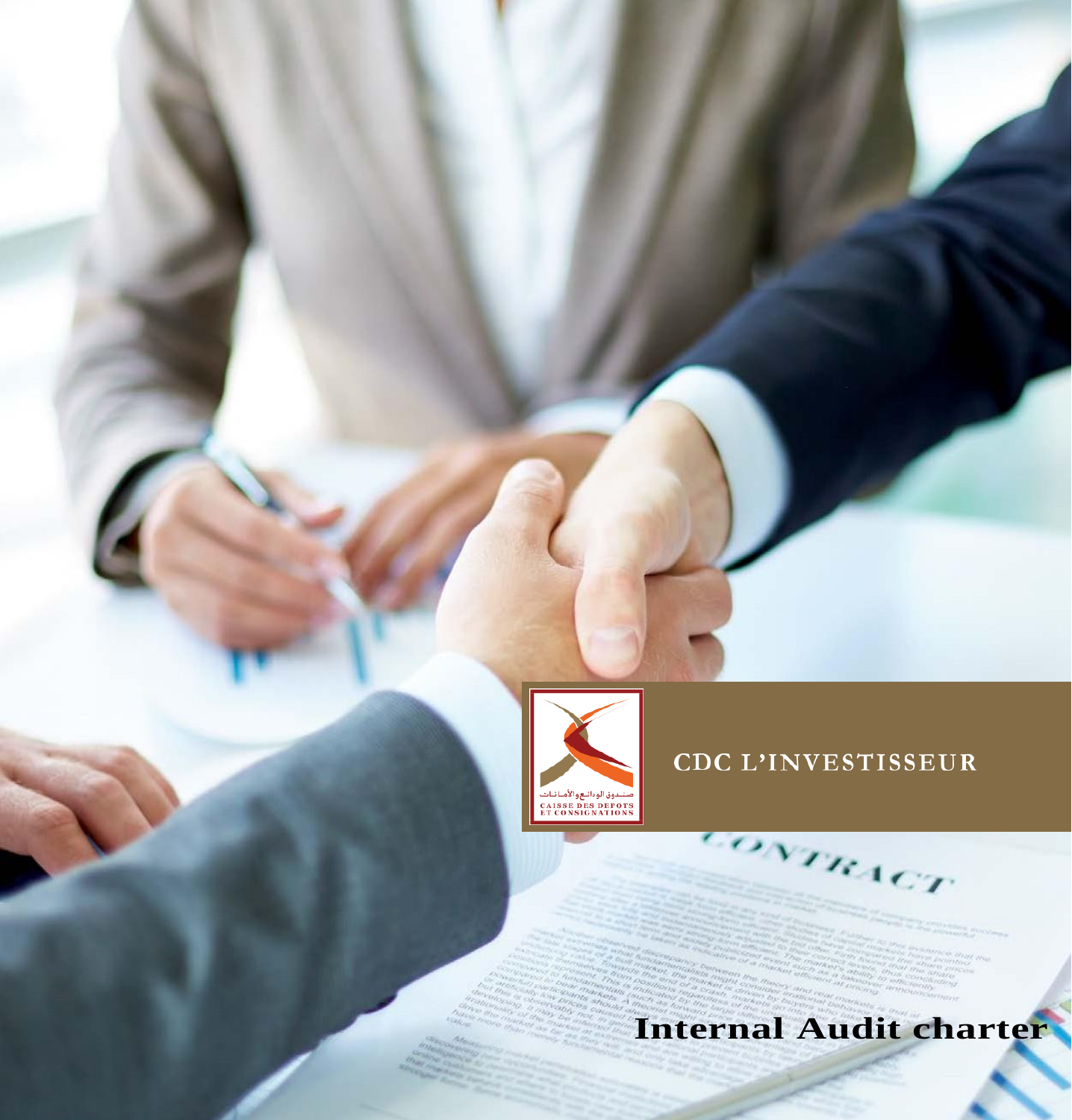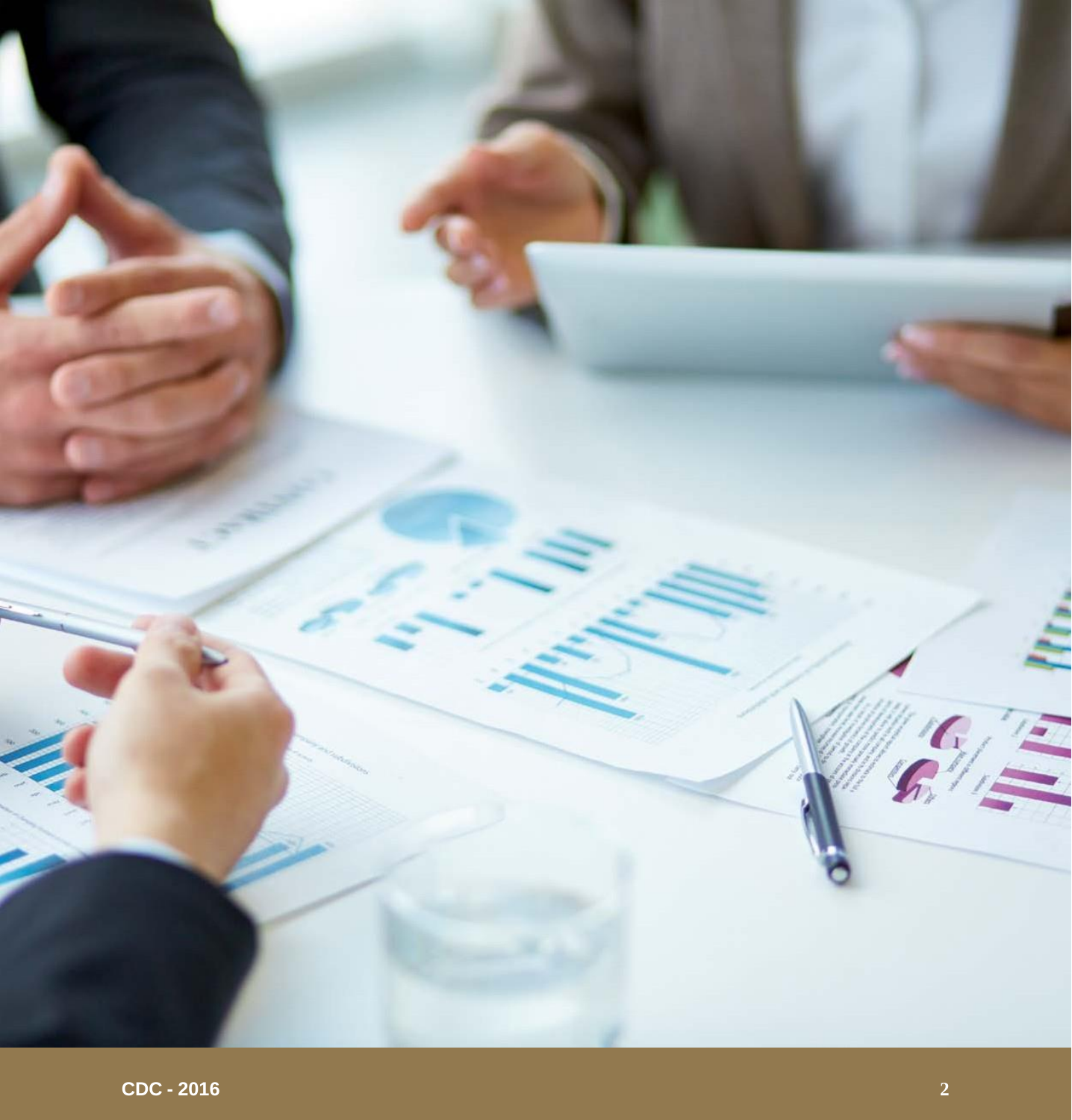# **1. Charter's objective**

Recommended by the "International Institute of Internal Auditors" (IIA) and adapted by the profession, the internal audit charter is an act of trust which defines the conditions for carrying out audit assignments, by setting the rights and obligations of the internal auditors and by offering the necessary guarantees to the auditors, the auditees and the general management of CDC.

## **2. Charter's domain of application**

The audit charter is a methodological framework and a communication tool that expresses both professional rules and ethics to which internal auditors refer and the legitimacy of the internal audit function.

Internal audit standards require that "the mission, powers and responsibilities of internal audit must be formally defined in a charter, be consistent with the standards and accordingly approved by the board of directors or the supervisory committee".

## **3. Charter's content**

### **3.1. Definition of internal audit (standard 1010)**

"Internal Audit is an independent activity's objective that gives an organization assurance on the degree of control of its operations, provides advice on how to improve them, and helps to create added value.

It helps this organization to achieve its objectives by evaluating, through a systematic and methodical approach, its risk management, control and governance processes, and by making proposals to strengthen their effectiveness".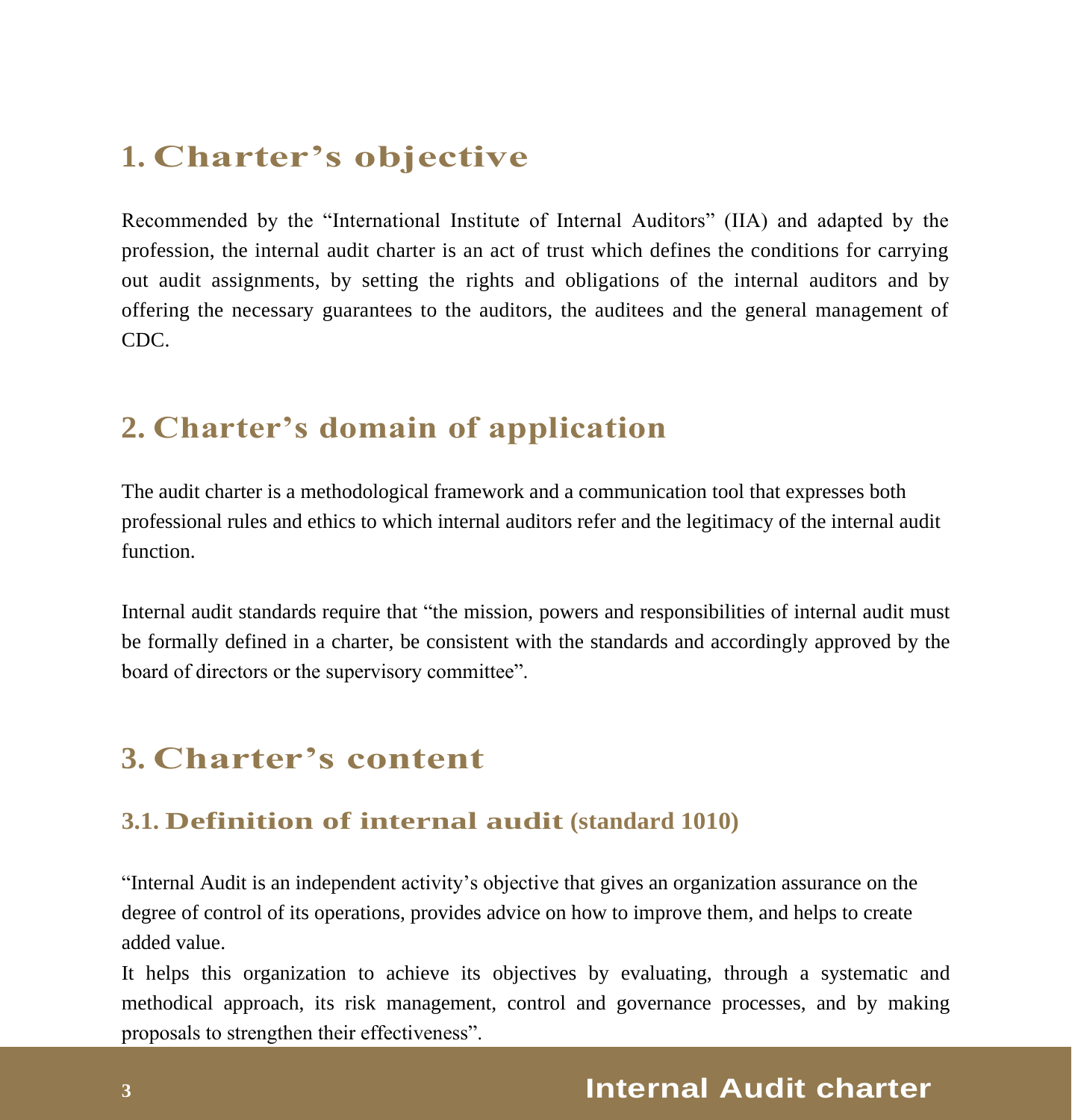

From this definition follows certain principles falling within the standards of practice of the function, namely:

**Universality** of internal audit is its degree of penetration into all of CDC's activities and functions. It is also the exercise of the function in its various aspects: the audit compliance and regularity, efficiency audit and strategic audit or "management audit".

**Independence** is an essential condition for the performance of the internal audit function. It is acquired through the attachment of the function to the highest hierarchical level and the most extensive powers with which auditors must be vested (the unrestricted right to control, information, access to documents and CDC property and facilities). Auditors must also, in this context, be freed from operational tasks so that they are completely independent of the activities and areas audited.

**Objectivity** requires the auditor to carry out his assignments and present his conclusions with complete independence, intellectual honesty, loyalty and impartiality. For this, he must not be in a position where he is both a judge and a party. Without the auditor having to interfere directly in the organization, this principle of objectivity is not affected when he recommends control mechanisms for management systems or when he gives an opinion prior to the implementation in place of certain procedures.

**Periodicity** marks the punctual and discontinuous nature of the intervention of the auditors based on an annual or multiannual audit program or plan. Audit assignments should therefore not be confused with control tasks incumbent on the hierarchical chain which are permanent and come under the internal control.

### **3.2. Internal Audit's objectives**

Internal audit aims to provide all levels of the hierarchy with information enabling them to effectively control the operations under their responsibility.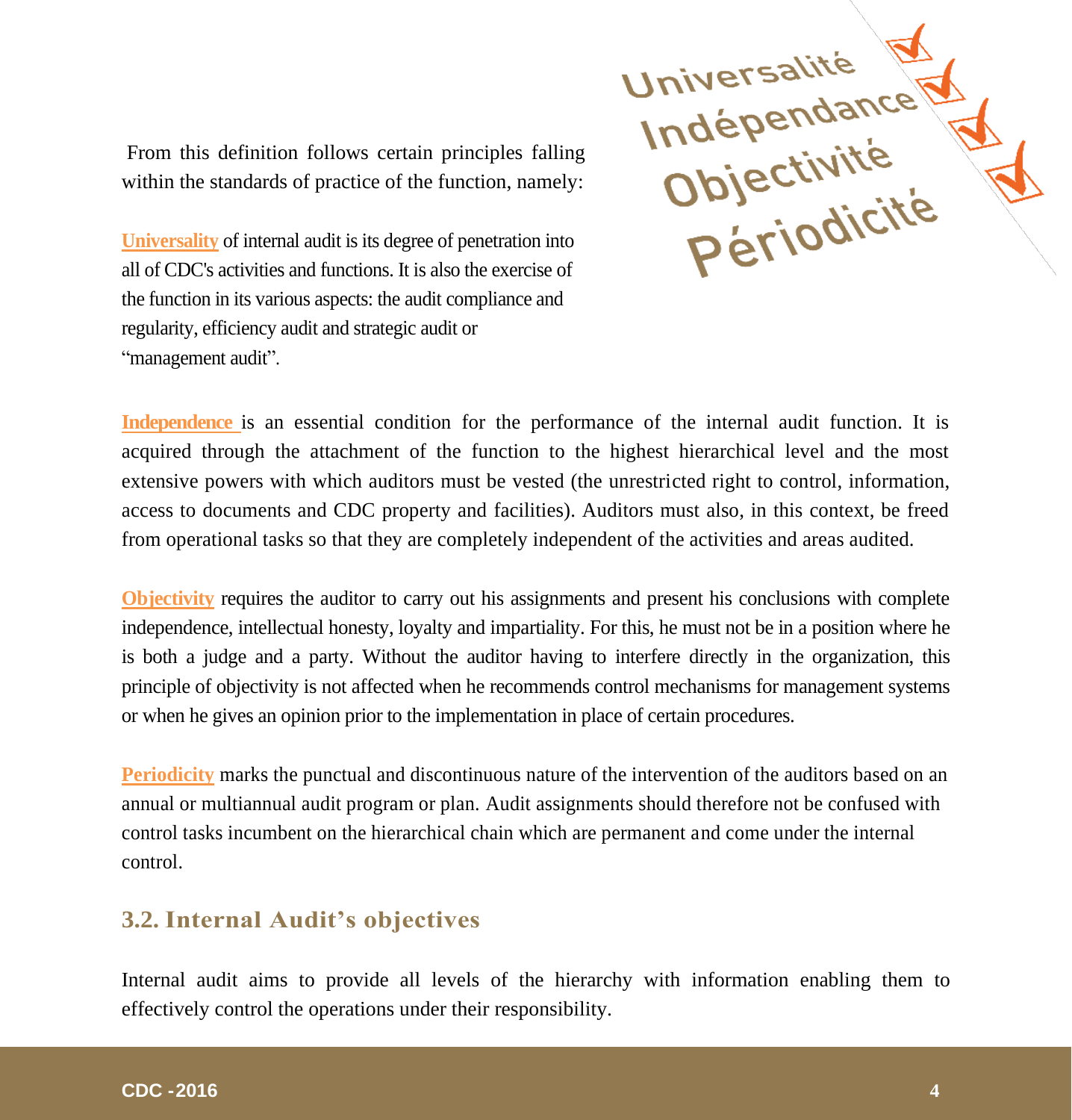It also aims to impose methodological consistency on all decision-making, characterized by:

- **>** Considering all relevant information whose reliability must be checked.
- **>** The identification and quantification of the risks inherent in each of the choices examined.
- **>** The effective comparison of the various possible choices, the objective analysis of which must be verified.

### **3.3. Informations**

The internal auditor participates in the coordination and information meetings as well as those related to his annual program or his functional competence, organized by general management or by any other entity.

The internal auditor is kept informed of all important data and observations emanating from the supervisory commission, the various committees and the external legal control bodies.

Internal audit systematically receives a copy of the procedures defining the regulations and the activities of the various departments, of all accounting, financial and budgetary documents, reports, transcripts of meetings and activity reports.

### **3.4. Attributions/missions of internalaudit**

#### **A posteriori audit interventions**

Based on the definition and the principles presented and developed above, the responsibilities of the audit department generally relate to examining the efficiency and effectiveness of the internal control system or mechanism, as that all the securities leading to the control of the activity of CDC. In this context, these responsibilities entail, from the perspective of auditing the various areas of activities and functions of CDC, to: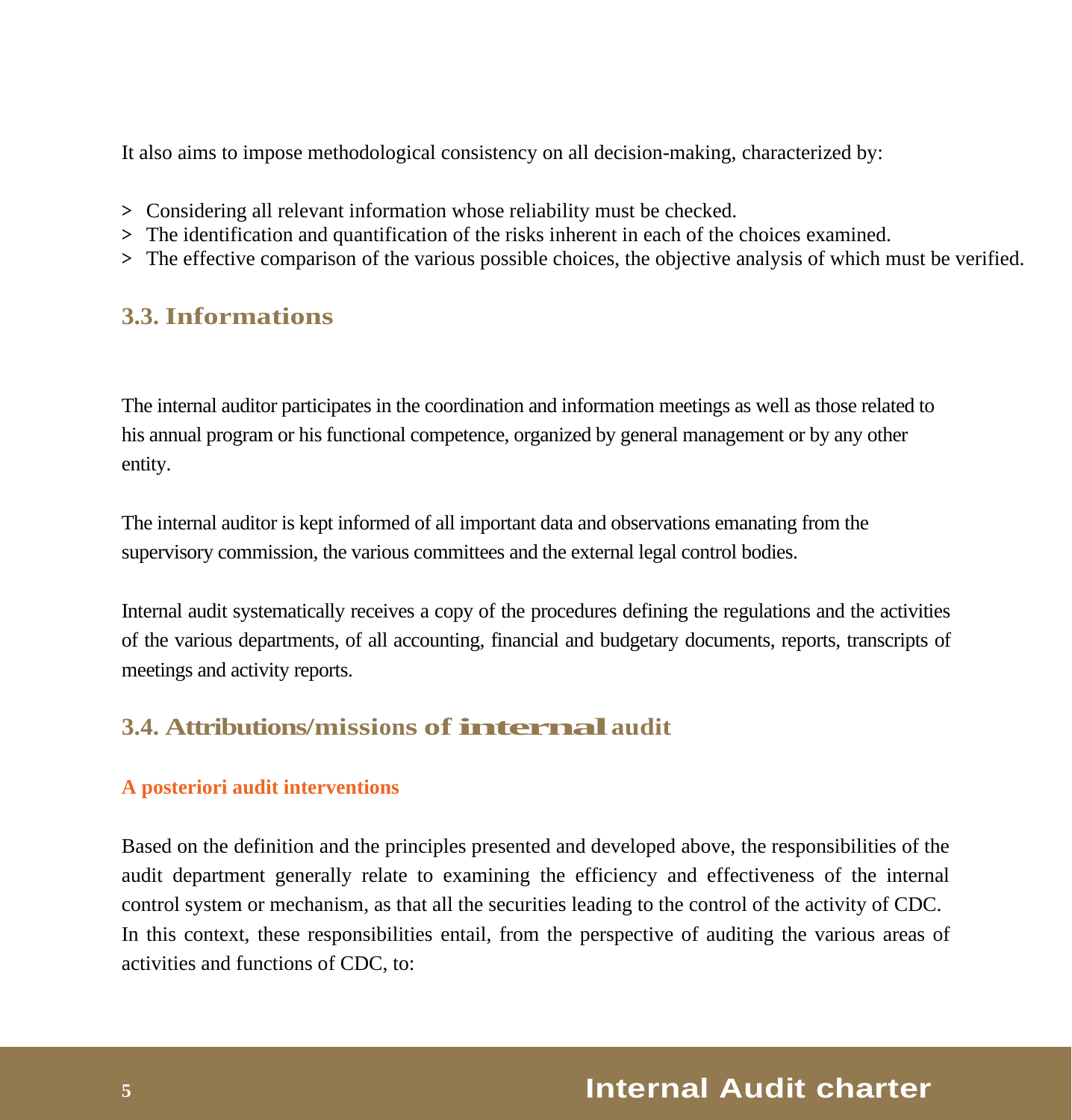1. Check the application of procedures as well as internal regulatory articles, laws, decrees and orders relating to the proper functioning of CDC.

2. Check the preservation of CDC's property against the risk of loss and / or alteration of any kind: the physical existence of its property and their compliance with the documentary evidence of ownership and acquisition of its property, efficiency and effectiveness of the security and conservation measures are implemented.

3. Examine CDC's financial statements (Balance Sheet, Income Statement, Statement of Cash Flows, Notes to Financial Statements).

4. Check the degree of economic and efficient use of human and material resources made available to the various poles of CDC.

5. Examine the procedures and systems of organization: consistency and adaptation to the requirements of effective internal control, delegation of responsibilities, definition of responsibilities, definition of functions and tasks, incompatible segregation of duties.

6. Examine all the information and management systems: reliability, periodicity, processing, circulation, conservation and classification of information, suitability, security and performance of information processing means and systems, reliability and documentation of computer applications, adaptation to user needs.

7. Examine the procedures and the various phases of processing CDC's participation files (direct and indirect) from receipt of the request to decision-making by the various committees.

8. Examine the procedures and the different phases of placement and subscription of CDC.

9. Verify CDC staff recruitment, reclassification, remuneration and career management procedures.

10. Examine the procedures and the various phases linked to the conclusion of contracts with third parties (consultation, specifications).

11. Evaluate the effectiveness of the various poles and their functions: assigned objectives, adequacy of resources with the set objectives, achievement of objectives and accomplishment of attributions and entrusted tasks.

#### **Contribution as a source of advice, popularization and promotion**

In order to maintain the permanent information of the internal audit department and enable it to be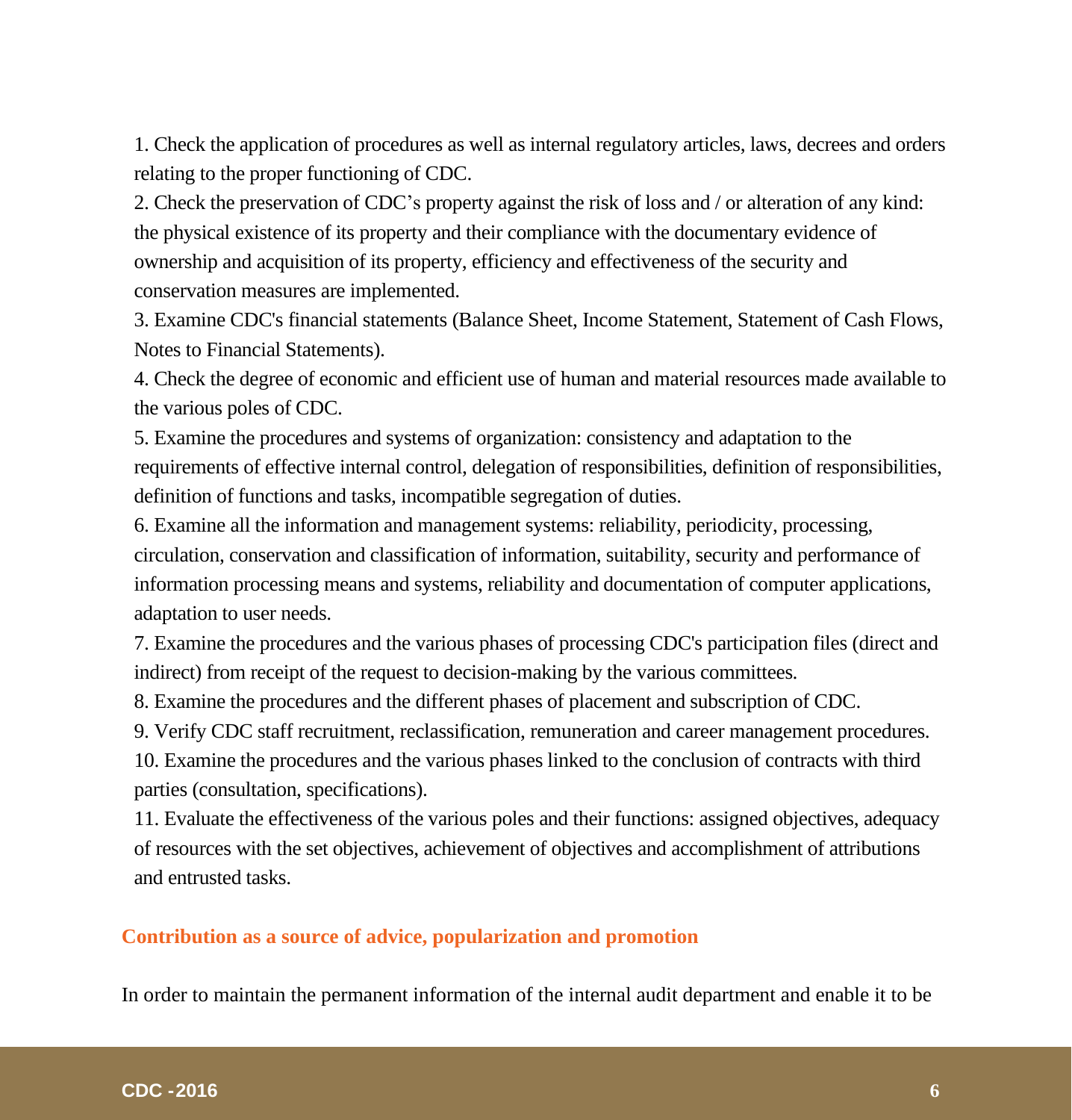in tune with the development experienced by CDC, on one hand, and in order to benefit other poles, departments, structures or bodies, from the experience, versatility and sense of rigor and control of internal auditors, on the other hand, the general management can appoint a representative of the internal audit department in the various standing or ad hoc committees and commissions.

The internal audit department may also respond favorably to an invitation to be part of a working or reflection group formed to study questions of interest and concern, falling within the fields of business management.

The internal audit department may be called upon by the supervisory committee, or the general management or the standing control and audit committee or any other structure within CDC to give an opinion or a recommendation on draft texts.

For its part, the internal audit department can inform any entity within CDC of the need for the development of a new regulatory text or a working procedure to remedy certain weaknesses identified in the context of the audit or investigation missions.

#### **Follow-up actions**

As part of its monitoring prerogatives, the internal audit department will:

- 1. 1. Ensure a thorough follow-up of the recommendations made through the audit missions and ensure that the necessary follow-up is given by the various structures / poles concerned, in order to remedy as soon as possible the shortcomings and weaknesses identified.
- 2. 2. Follow up on the report (s) of the external auditor and any other oversight body external to CDC.

These allocations are to be carried out based on a program approved by CDC's standing control and audit committee.

The internal audit department will also have to handle, at the request of general management, or other entities and outside the pre-established program, any question and matter affecting the activities of CDC and its subsidiaries.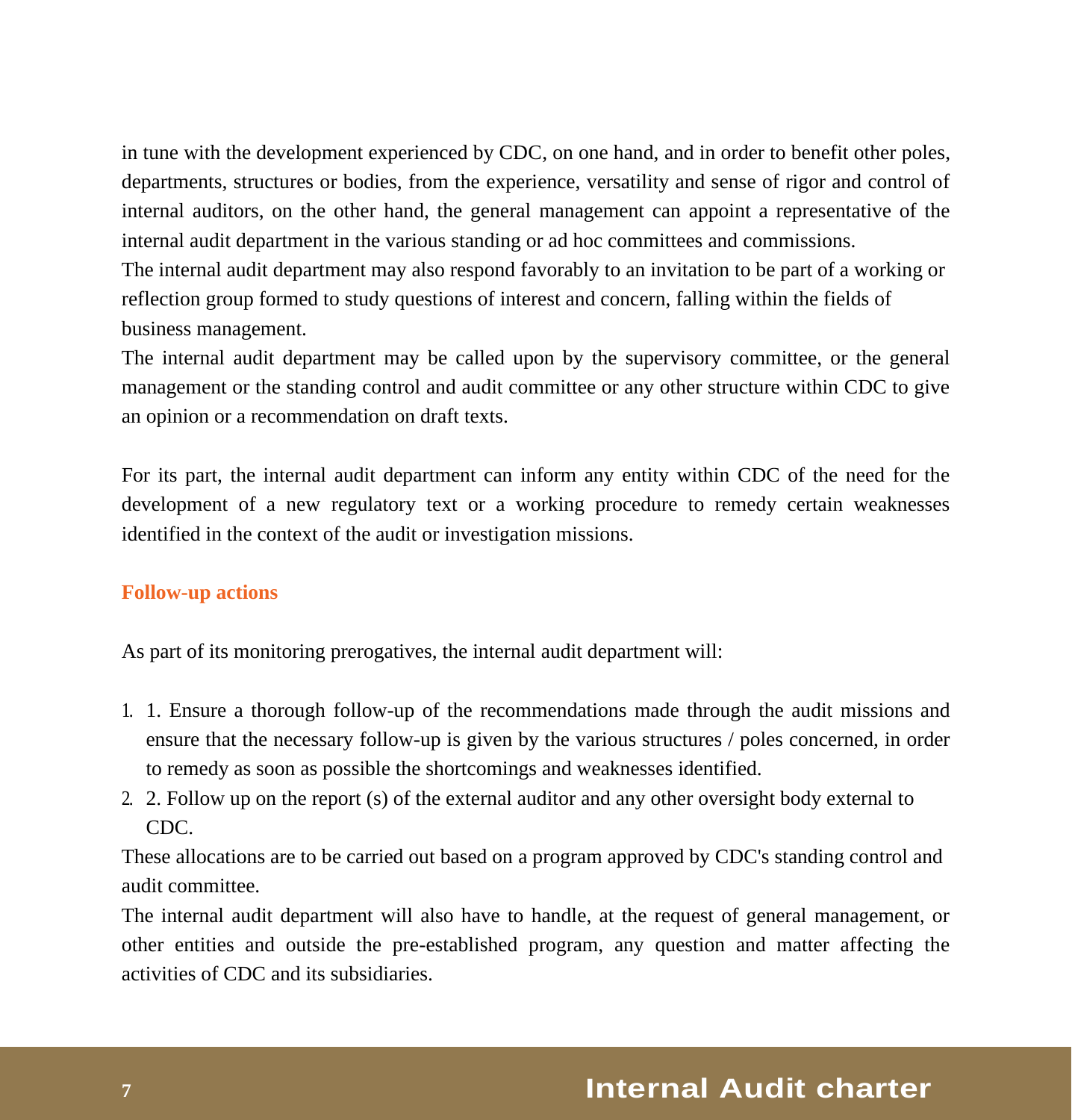

For the performance of certain specific missions, the internal audit department may, with the authorization of the general management, call on in-house skills or external specialist experts on an ad hoc basis, because of a limited contract accurately in its scope and duration.

### **3.5. Organization of audit's work**

#### **Plan or Audit program**

The internal audit department prepares each year, after consultation with the various heads of structures / divisions within the fund, its intervention program affecting the various areas of activity of CDC.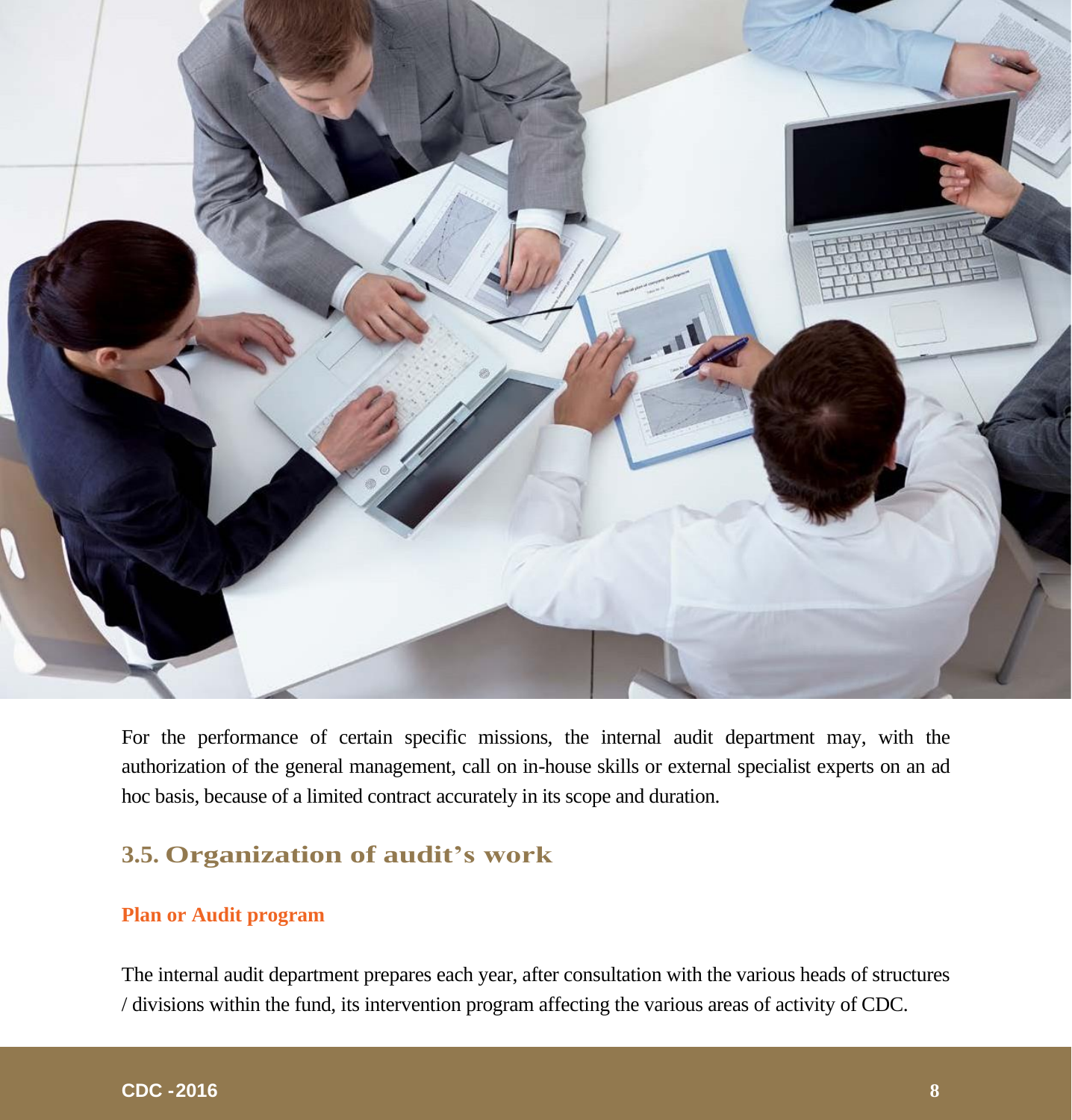This program is subject to the approval of general management and must be presented for discussion to the standing control and audit committee.

Studies or specific interventions falling outside this annual program are selected by general management and possibly by the standing control and audit committee.

#### **Mission order**

Any audit assignment is carried out based on an assignment order signed by general management defining the scope of the intervention, its duration as well as the auditor or the audit team to whom it is entrusted. The signing of the mission order can be delegated to the director / chief audit executive who must report once a month to the general management on the missions undertaken.

#### **Progress of Audit's mission**

Audit assignments are prepared from permanent audit files by topic and by pole or structure, knowing that auditors use audit templates and checklists during audit assignments. Worksheets should be defined and completed to document audit findings.

The audit mission is followed by a summary meeting which takes the form of a report of audit findings and recommendations and which brings together the managers of the audited unit and the audit team with the relevant staff of the function. In the absence of this summary meeting, a draft report is sent to the audited structure / division which will present its observations within a maximum of ten days.

The report of the mission or the draft of the audit report aims to have the auditor take into consideration the explanations and concerns of the audited structure / pole, to guarantee the support of the managers of the audited structure / pole. To audit findings and recommendations and to immediately take the necessary corrective actions.

The audited structure / unit reports within a period not exceeding one month to general management and informs the audit department of the action taken on the audit report.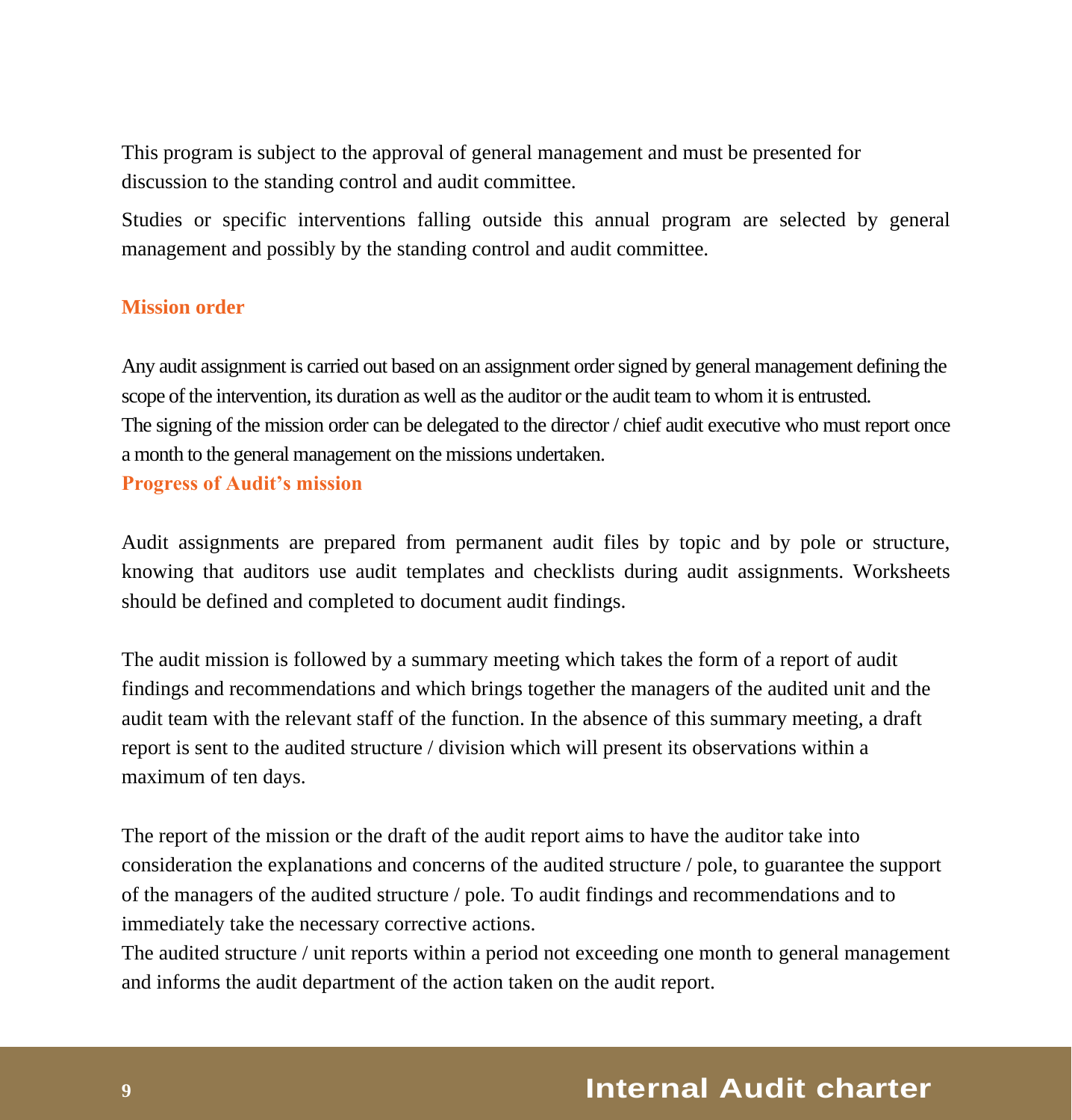The internal audit unit examines and assesses the follow-up given as part of its follow-up actions.

#### **Annual report**

The internal audit department prepares its activity report at the end of each year, which summarizes the findings and recommendations from the various audit, investigation and monitoring reports. It provides a summary of the various other aspects of the management's activity during the past year. This activity report is intended for general management and the standing control and audit committee. The activity report may be, on the advice of general management or the standing control and audit committee, discussed by CDC supervisory committee.

## **4. Responsabilities of internal auditor**

The internal auditor is involved in all phases of CDC activity where he is deemed useful for general management. This involves going beyond accounting, financial, social reporting to achieve a full understanding of the transactions under review.

In performing his duties, the internal auditor must:

> Evaluate the effectiveness of the internal control system.

> Determine whether CDC's assets are properly used and carefully guarded against losses of any kind.

> Appreciate the value and consistency of information.

> Contribute through its suggestions and controls at various levels to the promotion of a climate of financial, accounting and operational efficiency.

> Present their conclusions to senior management, recommending corrective action when necessary.

> Collaborate with the statutory auditors and the external auditors in their audit mission. It facilitates their access to information and limits as much as possible the duplication of intervention.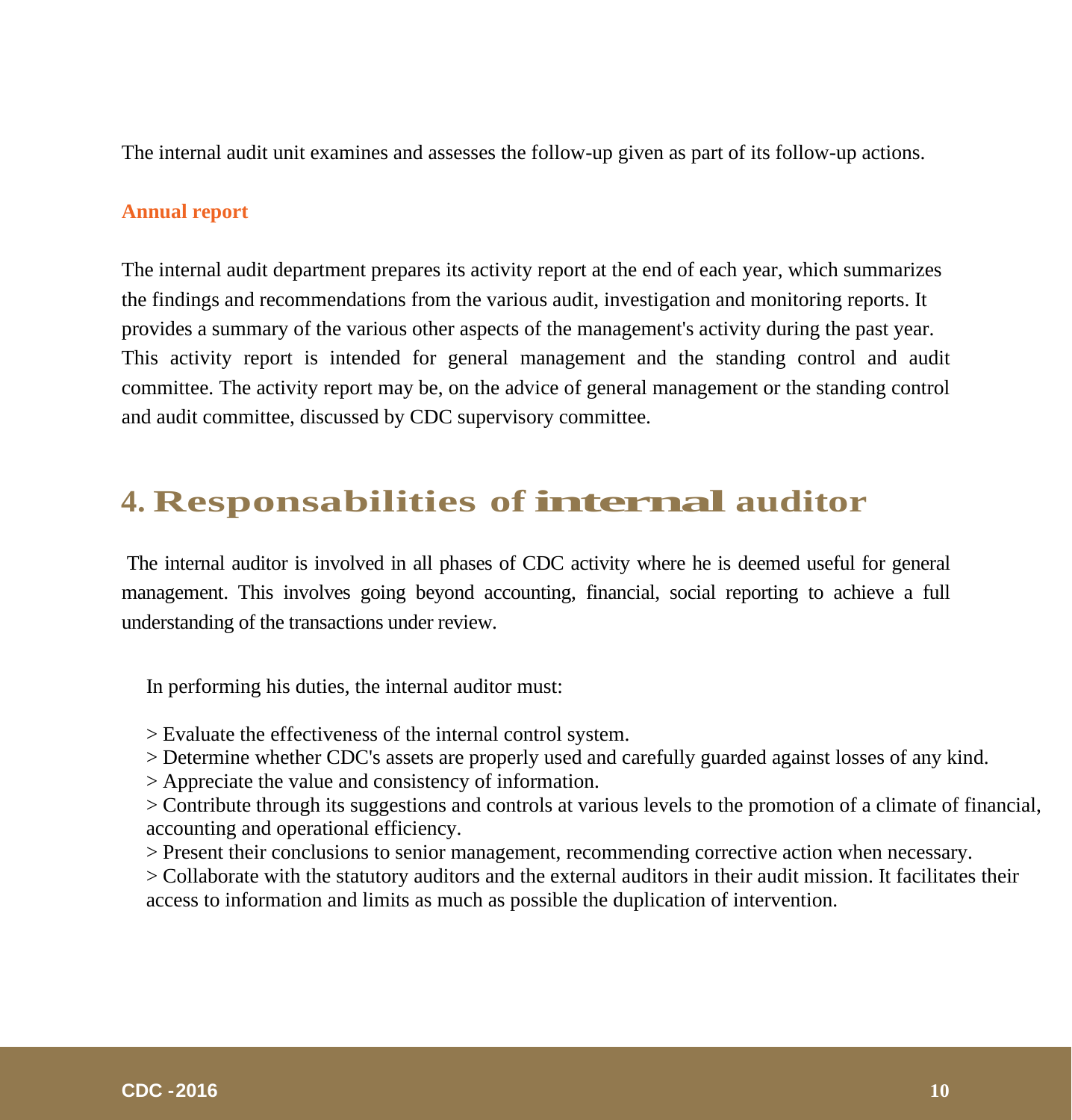Vis-à-vis the departments involved. He receives a copy of the reports and makes any useful observations to the general management in consultation with the line managers.

> Ensure that the procedures in force are followed at all levels and comply with the general policy of CDC and the regulations in force.

In performing his duties, the internal auditor is neutral. He does not intervene in the operational process. he has no direct responsibility or authority over the activities it controls. Consequently, the control and opinion of the internal auditor must in no way relieve the managers of the audited departments of the responsibilities assigned to them.

The internal auditor is responsible for planning and carrying out the assignments entrusted to him. Responsibility for implementing this charter rests with all CDC staff.

### **5. Promote internal Audit**

In the exercise of his functions, the internal auditor is vested by the general management with the power of access completely, freely and without limitation or restriction of any kind, to all activities, all controls, all documents and to all the assets and patrimony of the CDC. No objection on the basis of professional secrecy or confidentiality can be made.

## **6. Internal and external links of the internal audit**

### **6.1. Internal links**

**Hierarchical link:** The internal audit department is attached to the general management in staff. It is one of its components.

**Functional link:** The different poles within CDC, as well as the other structures and services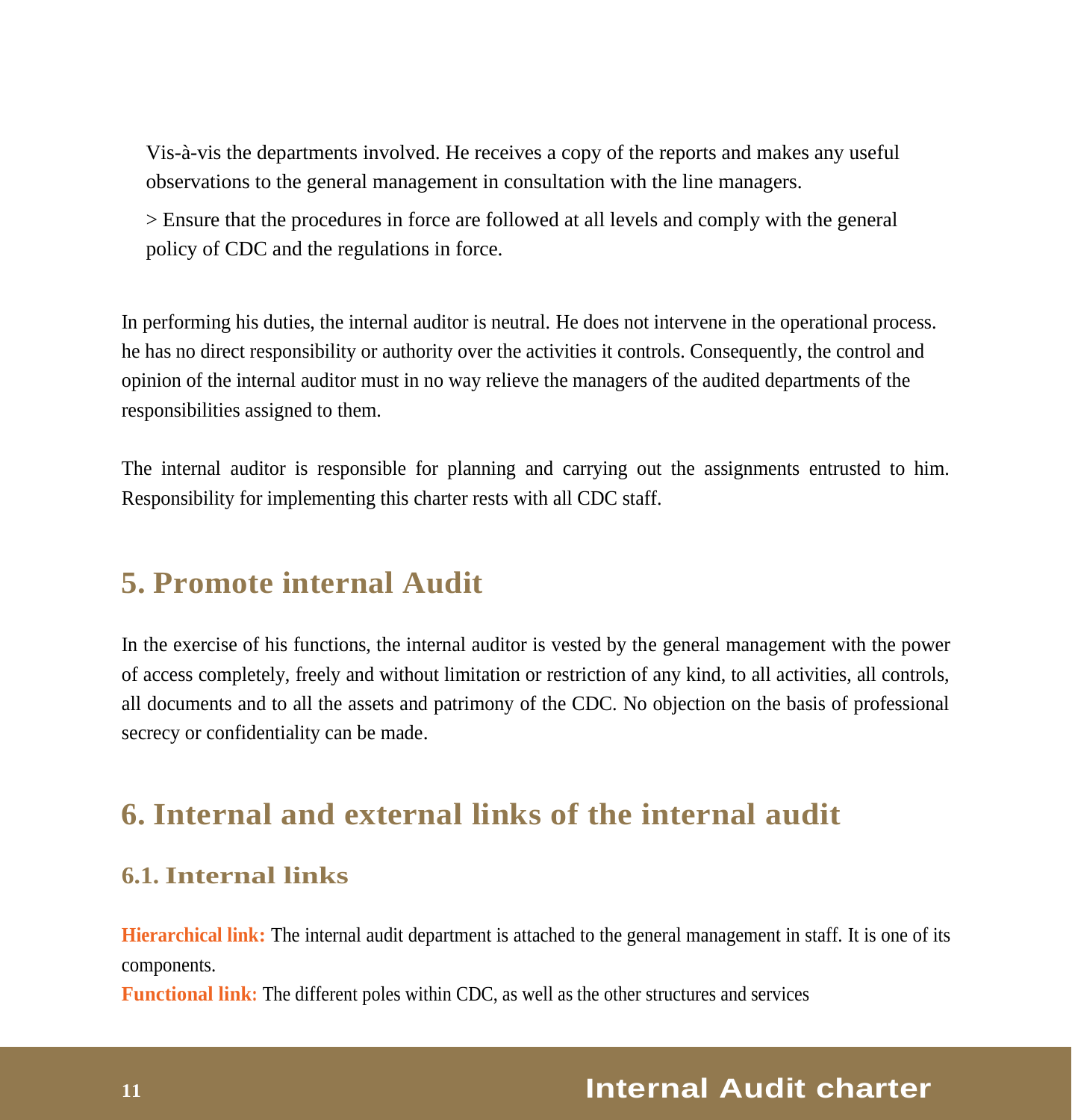must communicate to the internal audit department all the explanations and information necessary for the accomplishment of its mission.

### **6.2. External links**

Auditors and external auditors, court of accounts, other control and inspection bodies, organizational firms…

## **7. Internal and external relation of the internal auditor**

### **7.1. Internal relation**

#### **Internal audit relation/General director**

General management considers this charter to be the framework within which the head of the internal audit department can operate with a degree of independence guaranteeing his objectivity.

The general management ensures that:

> The results of the auditor's reviews, their opinion and their recommendations are promptly reported to those responsible for taking appropriate action.

> The internal auditor removes himself from any operational activity and task, so that he is independent of the activities and areas audited.

> The internal auditor's assessment ultimately rests with the general management receiving all the conclusions of the missions.

> The arrangements adopted with a view to correcting the anomalies observed are established in such a way as to ensure a satisfactory treatment of the audit findings and should this not be the case, further exchanges of views should be expressed to arrive at a satisfactory solution.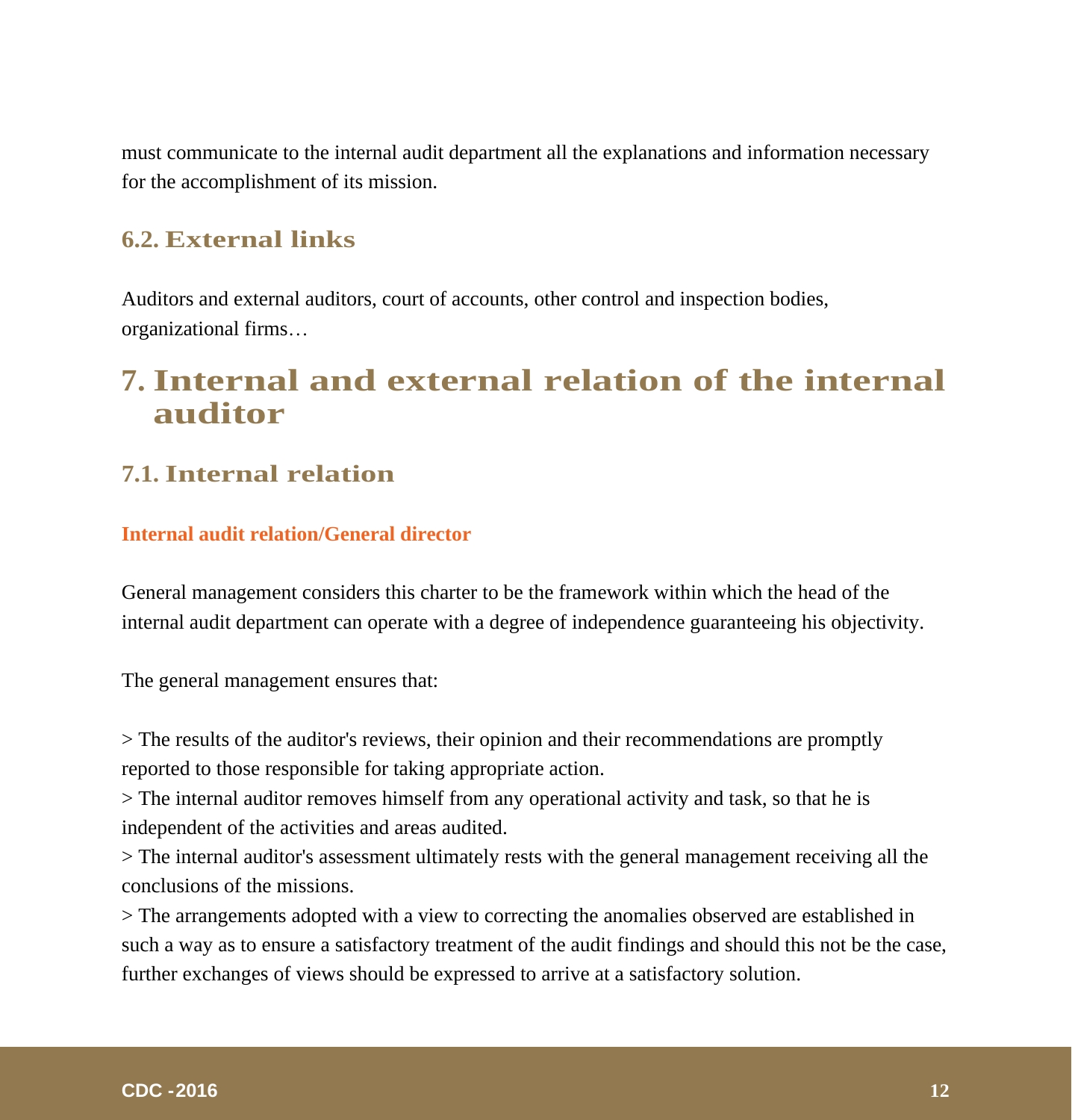> The internal auditor can call on specialists if necessary and according to the objectives assigned to the audit assignment.

#### **Internal audit relation/management and control section**

Management control and internal audit are complementary, and some collaboration is desirable. The internal audit department can communicate to the management control structure its activity report and its annual budget estimate.

The internal audit department may, with the authorization of the general management, inform the management control structure of the need for a new working procedure to remedy certain weaknesses identified in the context of the audit assignments.

#### **Internal audit relation/chain of command**

The heads of the poles, departments, sub-departments, services and other structures will ensure that the corrective actions corresponding to the inconsistencies observed are defined and undertaken as soon as possible, upon final receipt of the audit report which reveals them.

They ensure that a counter report is written and communicated, along with a report of the actions planned or carried out, to general management after receipt of the internal audit report.

### **7.2. External relation**

#### **Internal audit relation/external control**

Close collaboration will be established between the internal audit department and the external control structures: harmonization of work plans and exchange of files and reports. Internal audit and external control work must be coordinated so that all activities and functions are audited without redundancy.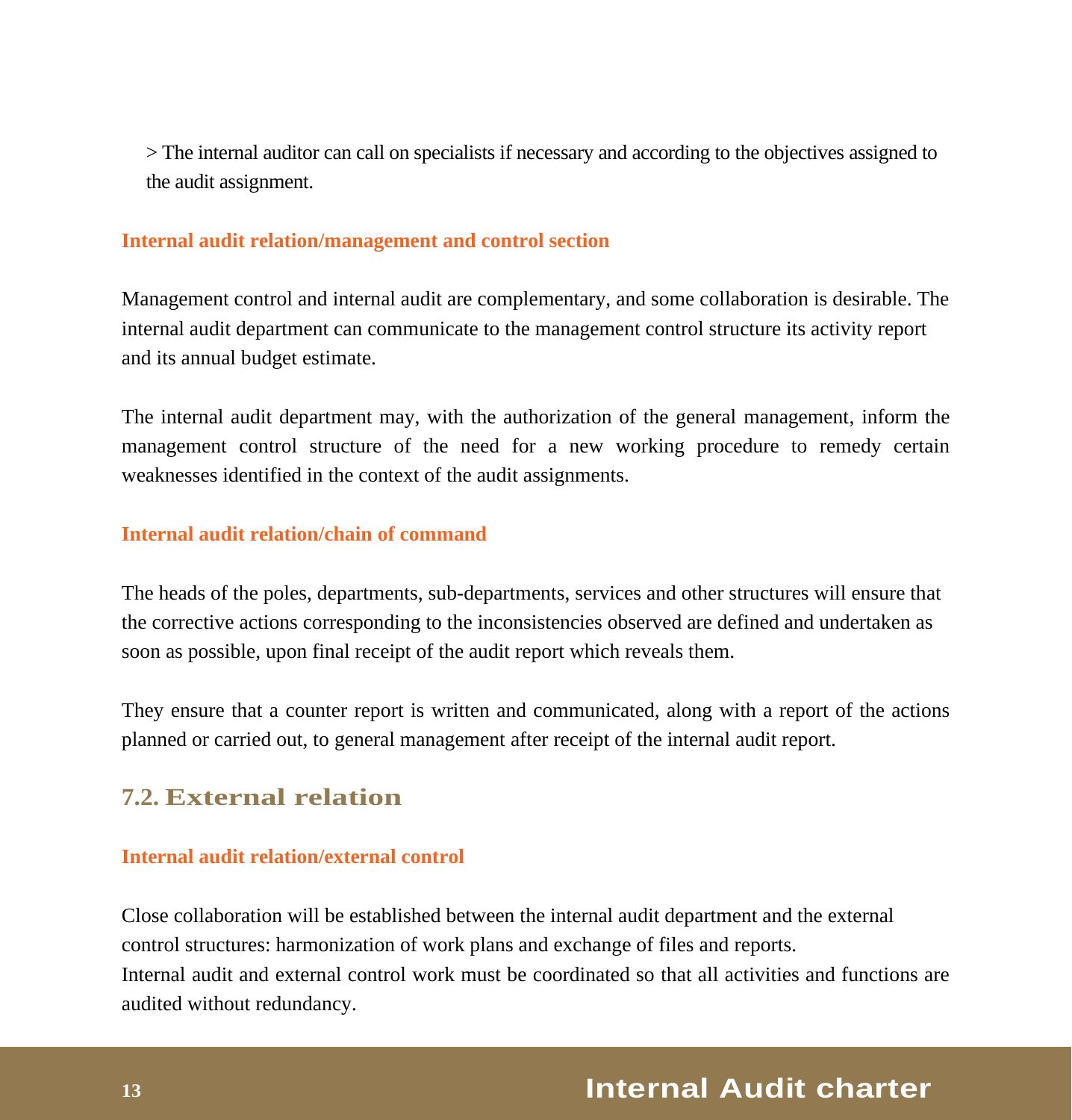This coordination involves:

> meetings between the different bodies to discuss subjects of common interest,

> joint communication of work programs and audit reports and summary notes intended for general management (upon authorization).

### **8. Conclusion**

It would be desirable for the internal audit to be an action of assistance to the management or to the audited structure. Also, the audit should be an assistance and collaboration from the internal auditor to try to find adequate solutions to the shortcomings observed, which amounts to an improvement in the processes put in place.

It is towards this objective that the efforts of all must converge to bring about the necessary improvements, so that CDC's management procedures meet the requirements of an effective organization.

This charter was approved by the supervisory committee at the meeting of June 30, 2016 and takes effect from that date.

This charter must be signed by the Executive Director and distributed to all CDC staff.

GENERAL MANAGER OF LA CAISSE DES DEPOTS ET CONSIGNATIONS

 $\overline{\phantom{0}}$ 

Dr. Boutheina BEN YAGhLANE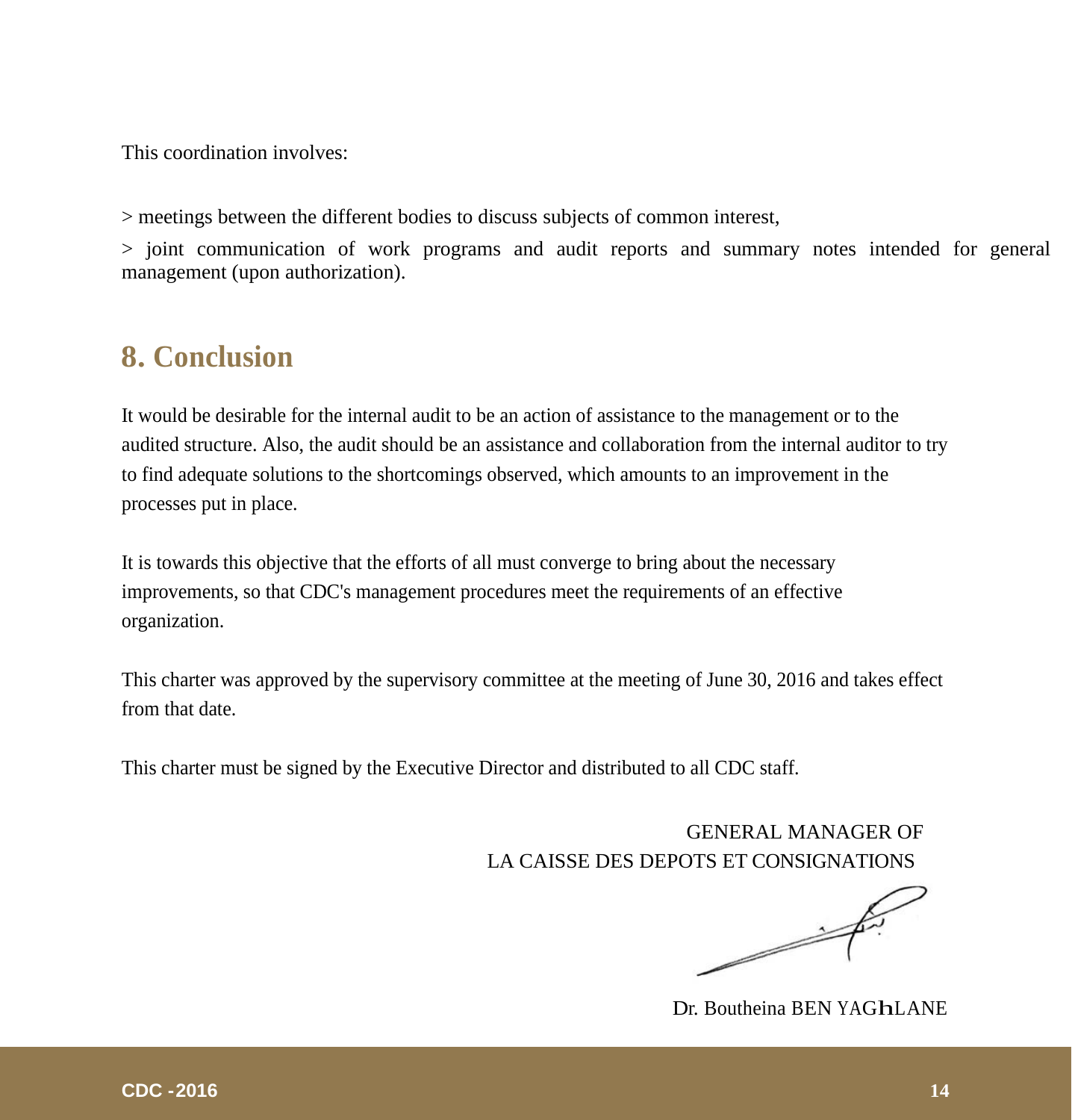